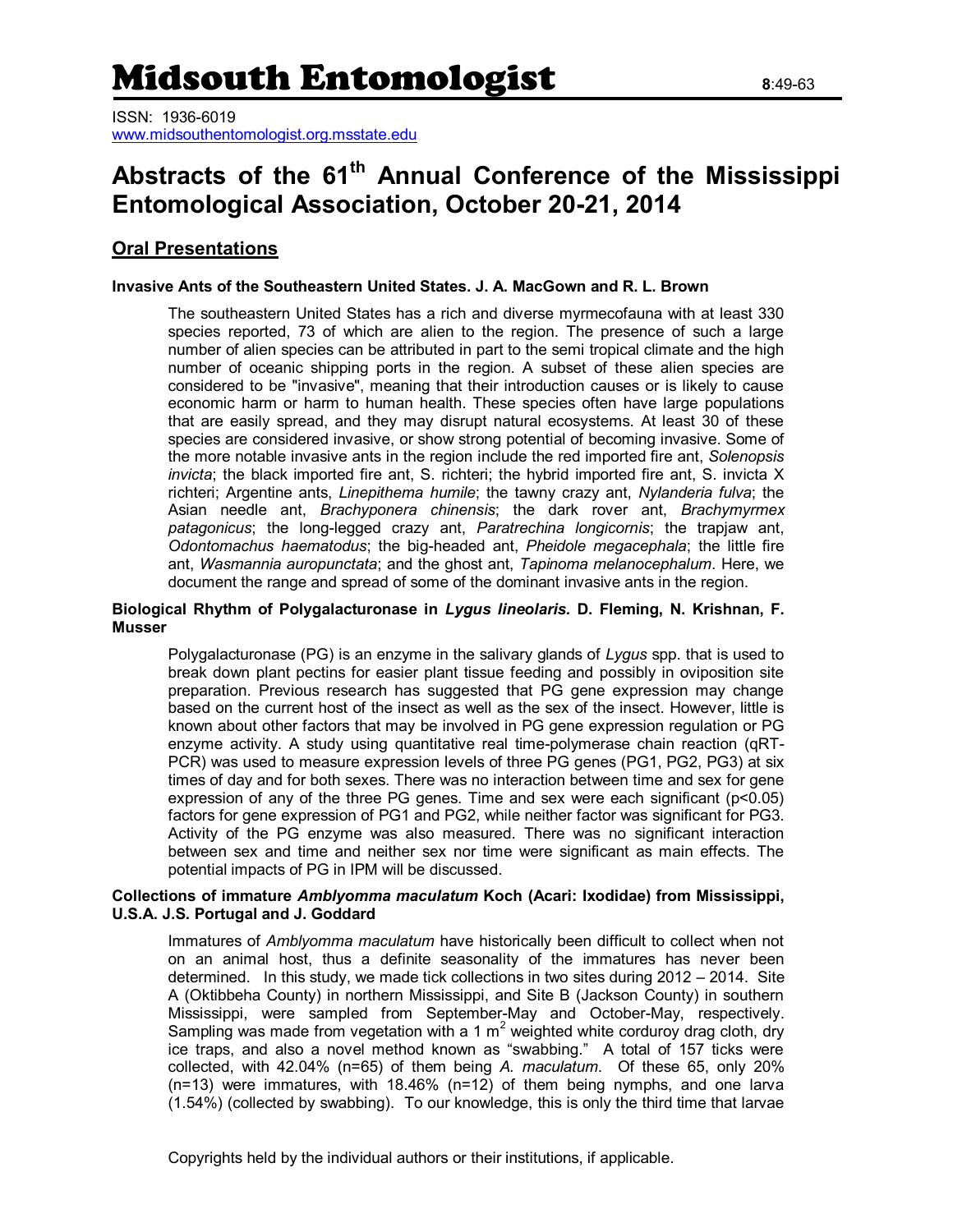of this species have been collected from vegetation in the United States. The larva is the first collected from Mississippi in November, and expands the known seasonality of this stage. Of the twelve nymphs collected, one was found during May, becoming the first known nymphal *A. maculatum* collected south of U.S. Route 84 in Mississippi during this month.

## **Metamorphoses no more: laurel wilt drives palamedes swallowtail decline. J. Formby, K. Oten and J. Riggins**

This study sought to determine if laurel wilt disease-induced mortality of redbay (*Persea borbonia* (L.) Spreng.) has a negative effect on palamedes swallowtail abundance. Laurel wilt disease (LWD), a non-native insect-pathogen complex, has caused widespread mortality of redbay in the southeastern U.S. In many areas, mortality in mature redbay stands exceeds 90% within two years of initial LWD infestation. Redbay is the primary host of the palamedes swallowtail butterfly (*Papilio palamedes* Drury) and sudden LWDinduced morality of redbay may have an effect on palamedes abundance. Six **~**400 meter (1/4 mile) transects were established in two LW-infested states; Mississippi and North Carolina. Three transects were establish for each treatment type (LW-infected and LWuninfected stands) in each state. Each ~400 meter transect was walked at an average pace and butterflies within 15 meters of the observer were tallied. Weather conditions were recorded at the beginning of each transect. Transects have been completed in Mississippi and in North Carolina for 3 and 2 years, respectively. Data collection will continue for a minimum of 3 years in each state. Results from Mississippi indicate a significant (p < .0001) 7 fold decrease in palamedes abundance in infected stands. In North Carolina, palamedes abundance has significantly ( $p < .0001$ ) decreased 4 fold in infected stands. These results indicate that LWD-induced mortality of redbay significantly decreases palamedes abundance. Therefore, extinction or long term decline of redbay may lead to a loss of the palamedes swallowtail throughout its range. These results indicate a need to focus conservation efforts to protect palamedes habitat. These results also indicate a need to monitor the LW-induced mortality of sassafras and its effect on the spicebush swallowtail (*Papilio troilus* L.), the state butterfly of Mississippi.

## **Black flies (Diptera: Simuliidae) occurring in Mississippi. T.M. Nations and J. Goddard**

Black flies are second to mosquitoes as being a notorious blood-feeding pest. In many parts of the world, black flies are a serious problem and transmit various diseases such as onchocerciasis (human) and leucocytozoonosis (animal). Black fly outbreaks were common in Mississippi during the first half of the  $20<sup>th</sup>$  century, but ended for unknow reasons. This study is part of a broader project on black flies as pests of people and animals in Mississippi . This study examines all historical records of black fly species in this state. Specimens used in the analysis were housed in the Mississippi Entomological Museum at Mississippi State University, with almost all specimen identifications confirmed by Dr. Peter Adler at Clemson University. Our work, thus far, has revealed 25 species occurring in Mississippi (most of the diversity was from larval specimens). The two main adult biting species in Mississippi are *S. meridionale* and *C. pecuraurm*. Geographic distribution and seasonality of Mississippi black fly species will be presented and discussed.

## **Evaluating Green Stink Bug Damage on Edamame Soybean. B.C. Thrash, G.M. Lorenz, N. Taillon, A. Plummer, M. Chaney, D. Clarkson, M. Everett, and L. Orellana**

Edamame soybeans are a new crop to Arkansas and existing thresholds for conventional soybeans will likely not apply to this crop. A major pest of conventional soybeans in Arkansas is the green stink bug and it will likely be an important pest of edamame. Trials were conducted by caging green stink bugs on edamame soybean at densities of 0, 0.55, 1.64, or 3.28 stink bug adults per row meter for 7 days. Pods were hand harvested for yield and average pod weights were calculated. Pods were also stained to detect the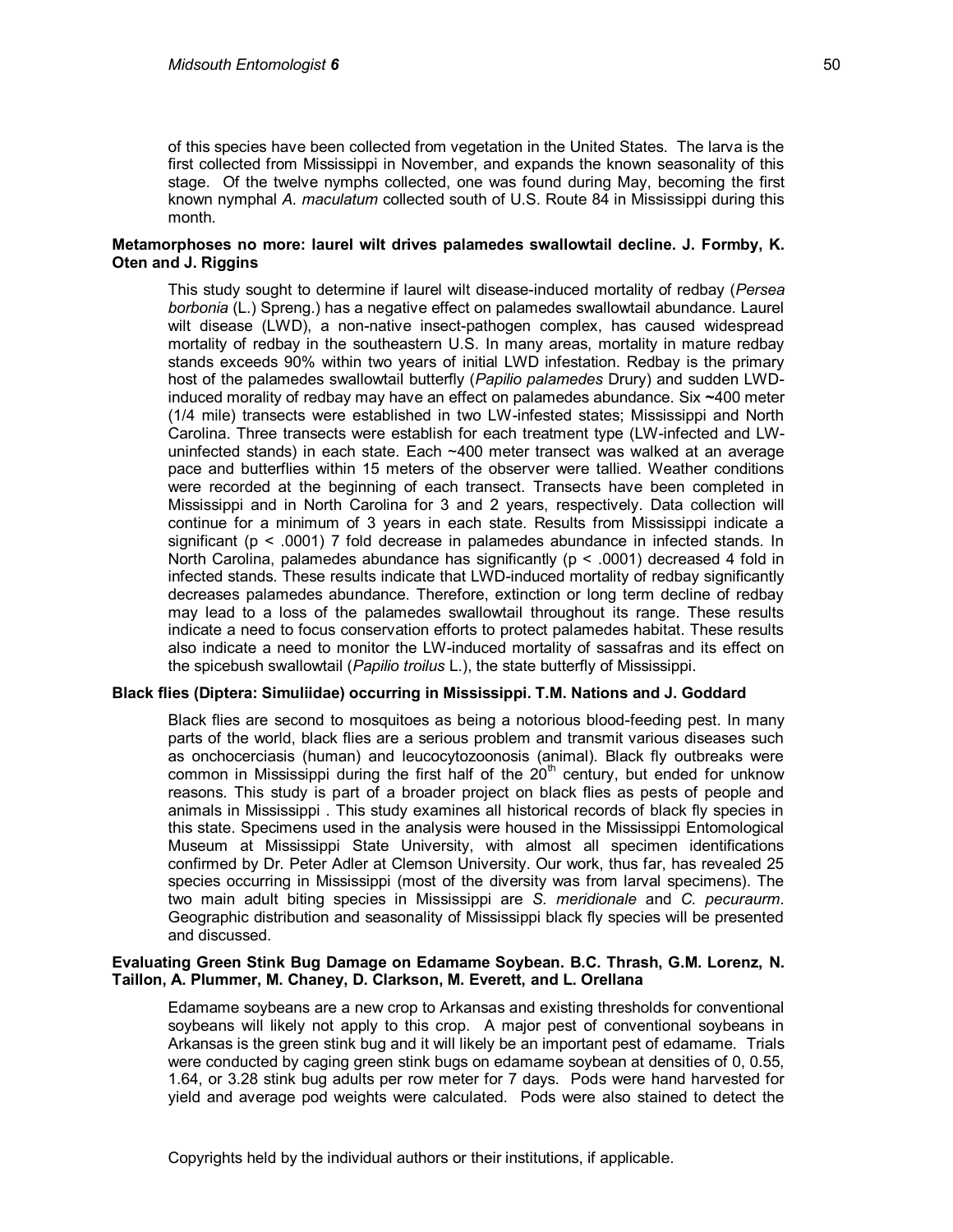presence of stink bug salivary sheaths, relating this to damage. No differences were found in yield, average pod weight or damage when compared to stink bug densities although numerical differences were observed. These data will provide insight on how to better design future stink bug threshold studies.

## **Residual Efficacy and Systemic Nature of the Diamide Insecticides. A. Adams, J. Gore, A.Catchot, D. Cook, F. Musser, and T. Irby**

Soybean production ranks as the third most valuable agricultural commodity in Mississippi. The increased value of soybean production has led to the adoption of new agronomic practices to increase production value. The diamide insecticides Belt and Prevathon have played a critical role in soybean production over the recent years. These chemistries provide excellent residual control of lepidopteran insect pests and have been used widely over the past three years. Prevathon is known to move up the plant when applied as a seed treatment in rice production or through drip irrigation in vegetable production; however, it was not known to move up the plant when applied as a foliar application.

In order to determine the systemic nature and longevity of Prevathon, bioassays were conducted in the summer of 2013 and 2014 at Mississippi State University in Mississippi State, MS.

Leaf material was collected from field plots located on the Mississippi State University North Farm in Mississippi State, MS. Treatments were applied on 28 August 2013 and 5 August 2014. Plants were flagged at the uppermost node in order to ensure that only new leaf material was collected for bioassays. Plots were irrigated on 29 August 2013 to encourage new growth.

Ten upper most newly emerged trifoliates were pulled per plot to determine systemic efficacy of insecticides out to 32 and 31 days after treatment for 2013 and 2014, respectively. For a positive control and to determine residual non systemic activity leaves were pulled from lower in the canopy on leaf material that was present at the time of application 25 and 32 DAT 2013 and 10-31 DAT, 2014. Two  $1<sup>st</sup>$  instar corn earworm *Helicoverpa zea* (Boddie) larvae were placed on leaf material per dish for a total of 80 larvae per treatment. Mortality was evaluated three days after exposure (DAE). Larvae were deemed dead when they were unable to right themselves after being flipped onto its dorsal side.

At 25 DAT Belt and Prevathon provided similar levels of control of *H. zea* over that of the non-treated in leaves pulled from the lower canopy. Prevathon moved into the new growth of the plant providing significantly more effective control out to 32 DAT in both the newly emerged leaves and the lower canopy leaves over Belt and the non-treated. Belt did not move into the new growth but did provide significantly better control over the nontreated out to 32 DAT in 2013. During the summer of 2014 only Prevathon was examined and results were similar to those observed in 2013.

## **Impact of Nitrogen Rate on Tarnished Plant Bug (***Lygus lineolaris***) Populations and Control. C.A. Samples, D.M. Dodds, J. Gore, B.R. Golden, A.L. Catchot, J.J. Varco, J.D. Copeland, T.H. Dixon, and D. Z. Reynolds**

Tarnished plant bugs have become the key insect pest in Mississippi cotton production, particularly in the Mississippi Delta. In 2011, over 573,000 acres were infested with tarnished plant bugs resulting in 86,240 bales lost with an average cost per acre in the delta region of \$97.02. In 2012, 442,000 acres were infested and 80,243 bales were lost with an average cost per acre in the delta region of \$79.80. Over the last 10 years a large increase in number of applications for tarnished plant bugs in the Delta compared to the hills region of Mississippi have been observed.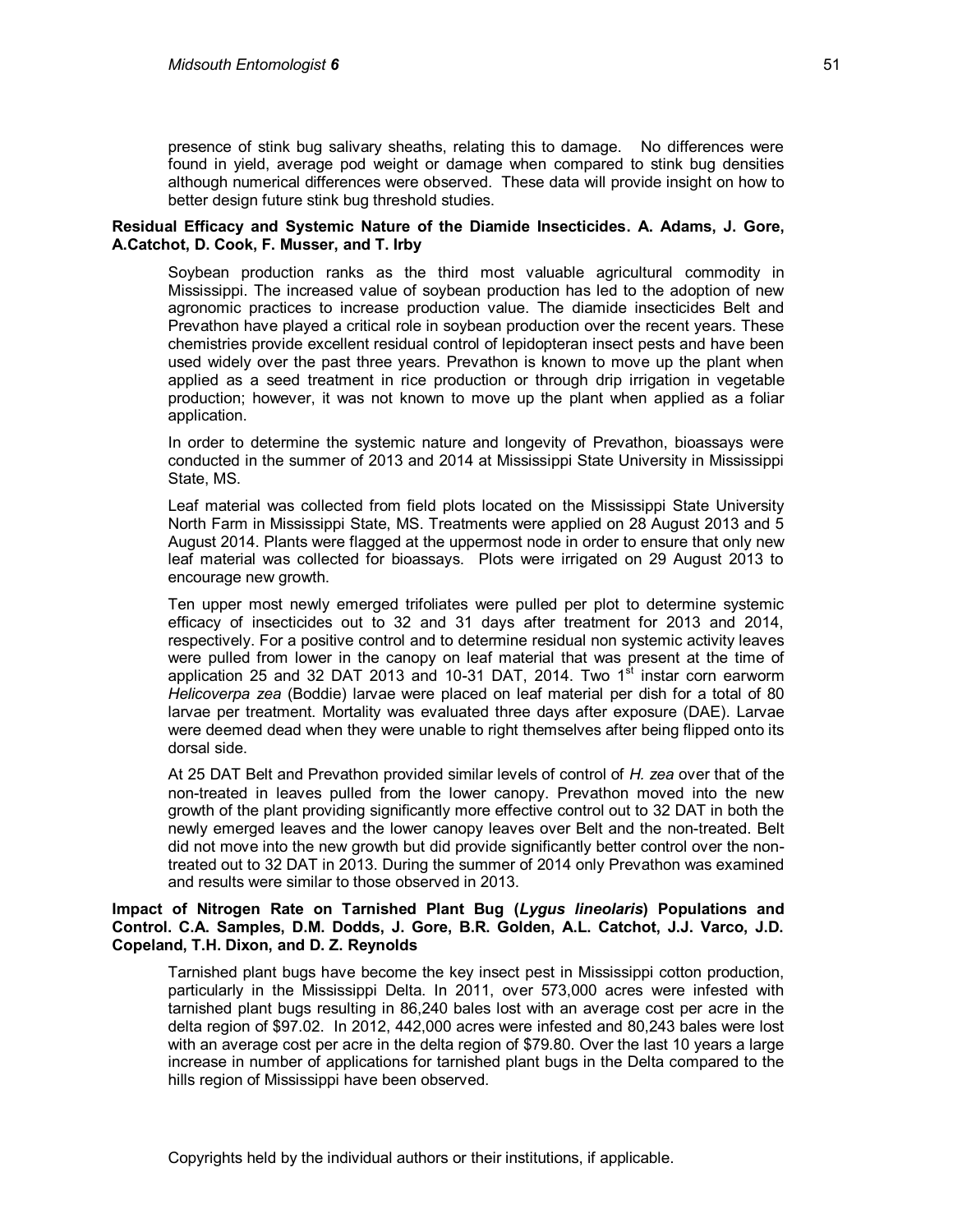Tarnished plant bugs are drawn to rank, lush cotton; which could be an effect of excessive nitrogen. Nitrogen is a key component in maximizing the yield of cotton. As stated, excessive nitrogen application rates can cause an increase in plant height, increased vegetative growth, and delayed maturity. Previous research has been conducted on insecticide efficacy on tarnished plant bugs as well as evaluating the effect of planting date and cultivar maturity effect on control. However, little to no data exists on the effect of nitrogen application rate on tarnished plant bug infestation and control. Therefore, the objective of this study was to determine the effect nitrogen application rate has on tarnished plant bug infestation, cotton growth, and yield. Experiments were conducted in 2012 and 2013 at the Delta Research and Extension Center located in Stoneville, Mississippi. Plots receiving 80 pounds of nitrogen per acre increased profit compared to all other nitrogen application rates and resulted in the least financial risk (based on a risk analysis) when compared to plots receiving ≥120 pounds of nitrogen per acre.

## **Seasonal Occurrence of Mid-South Pests of Soybeans. N. Bateman, A. Catchot, J. Gore, F. Musser, D. Cook, and T. Irby.**

Over the past decade growers in Mississippi have moved away from the traditional early soybean production system, consisting of maturity group 3 and 4 soybeans, which allowed the grower the opportunity to avoid potential late season damage from Lepidopteron pest. In 2004 over 65% of soybeans planted in Mississippi were planted before April 25, in 2012 it was less than 40%. With growers planting more maturity group 5 soybeans with spread out planting dates, the benefits of the early soybean production system have diminished. To see how planting date and maturity group effects Lepidopteron pest in Mississippi, a study was conducted at the North Farm in Starkville, Mississippi, as well as the Delta Research and Extension Center in Stoneville, Mississippi. The study consisted of two maturity groups, group 4 and group 5 soybeans, that were planted over 7 different planting dates at both locations. Surveys were taken weekly from the plots using a standard 15 inch diameter sweep net. The goal of this study was to show the benefit of early planted early maturing soybeans to avoid late season damage from Lepidopteron pest

A maturity group 4 and 5 soybean where used over 7 different planting dates, in both the hills and delta regions of Mississippi, to show the impact of Lepidopteron pest throughout the season. Weekly surveys were taken to see when soybeans are most vulnerable to caterpillar pest. And the set of the set of the set of the set of the set of the set of the set of the set of the set of the set of the set of the set of the set of the set of the set of the set of the set of the set of th

## **Value of Neonicotinoids in Mid-South Row Crop Systems. J. North, A. Catchot, J. Gore, D. Cook, D. Dodds, and F. Musser**

Neonicotinoids have recently come under public scrutiny for their potential link to the decline in honey bee populations. Over the last decade the neonicotinoid class of chemistry has gained widespread popularity among farmers because of its low mammalian toxicity and high degree of efficacy against piercing sucking insect pest. Neonics are used as seed treatments in nearly every field crop grown in the Midsouthern region and also used as foliar treatments in many of these same crops. Although widely adopted, the full economic benefit to producer has not been fully evaluated. This paper will address potential benefits of seed treatments and foliar use strategies of neonicotinoids in cotton, soybeans, and grain sorghum.

## **Management Strategies for Tarnished Plant Bug (***Lygus lineolaris)* **in the Mid-South Cotton Belt. S. Graham, A. Catchot, J. Gore, D. Cook, D. Dodds, and F. Musser.**

The tarnished plant bug, *Lygus lineolaris* [Palisot de Beauvios], is the most important pest of cotton in the Mid-South. While early season feeding can delay plant maturity and cause deformed plants, most economic damage is caused by feeding from first square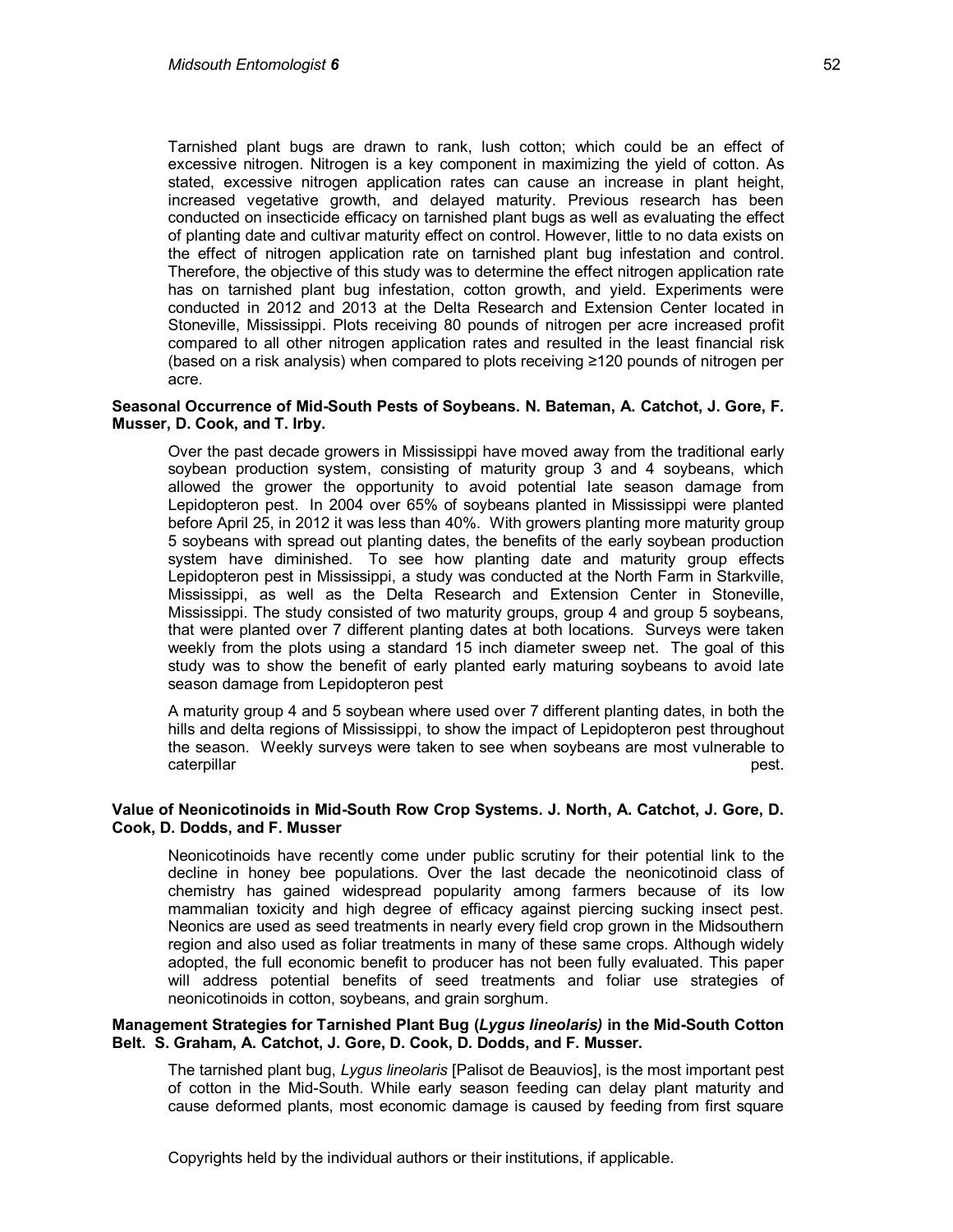(flower bud) to early bloom. During this time, it is a direct pest feeding on squares, flowers, and fruit. Numerous insecticide applications are needed to control this pest annually. Recent research has shown that multiple agronomic management practices such as planting date, leaf pubescence, and nitrogen rate can impact tarnished plant bug management. The objective of this research was to combine multiple best management practices to determine if we can reduce the reliance on chemical insecticides to manage this pest.

## **Populations of Foraging Honey Bees in Midsouth Crops. A. Whalen, A. Catchot, S. Stewart, G. Lorenz, J. Gore, D. Cook, F. Musser, and J. Harris**

In recent years there has been a global decline in populations of both native and managed pollinators. Pesticides are considered to serve some role in these declines. A study was conducted to see when and at what densities honey bees forage agronomic crops in the Midsouth. Fields of corn, cotton, and soybeans were visually sampled for foraging honeybees across Arkansas, Mississippi, and Tennessee. Honey bees were observed at three time intervals and at four distances into each field. Significantly more honey bees were observed in soybeans than in corn and cotton. The mid-day time interval had the significantly most number of honey bees per acre observed. More honey bees were observed in the morning time interval than the evening time interval. Based on these data, insecticide applications should be made in the evenings when honey bees are less active in crop fields. This allows for the most time for the residual activity of insecticides to diminish before foraging honey bee numbers increase in the morning and maximize in the middle of the day.

## **Susceptibility of Tobacco Thrips, Frankliniella Fusca, to the Neonicotinoid Class of Insecticides in the Mid-Southern Region. C. Darnell, A. Catchot, F. Musser, J. Gore, and D. Cook.**

This paper will address reduced insecticidal efficacy of imidacloprid, thiamethoxam, and clothianidin against tobacco thrips,*Frankliniella fusca* (Hinds), in the Mid-Southern Region. Over the past several years tobacco thrips have become an increasing problem throughout the cotton cropping systems in the South. Thrips can cause a delay in maturity and cause a reduction in yield if not controlled. If infestations are severe, thrips can cause a loss of apical dominance or even kill plants. Currently, seed treatments are the primary means of controlling tobacco thrips in cotton. It is critical to understand the potential levels of resistance currently established in populations throughout the southern region of the U.S.

Dose-response bioassays with the three commonly used neonicotinoid insecticides were performed on field-collected adult female tobacco thrips during May and June, 2014. Populations were collected from agricultural regions in Mississippi from wild hosts as well as from insecticide-treated crops. Results suggest that crop host was not an important factor in determining survival to neonicotinoids, but agricultural region was. Thrips collected from the Mississippi River Delta region were less susceptible to all three neonicotinoids than populations collected from the Northeastern part of Mississippi. When compared to a laboratory colony, field colonies were similarly susceptible to imidacloprid, but less susceptible to thiamethoxam. Further research is planned to confirm findings and to explore the mechanisms that are responsible for resistance to these insecticides.

## **Wing Patterns of Moths are Dependent on Wing Venation in Primitive Lepidoptera and Trichoptera. S. Schachat, and R. Brown.**

Wing patterning in the order Lepidoptera (butterflies and moths) is a subject of great biological, social, and economic importance. These patterns serve essential biological functions in predator avoidance and sexual signaling; they inspire the general public to learn about the natural world, often turning Lepidoptera into conservation symbols; and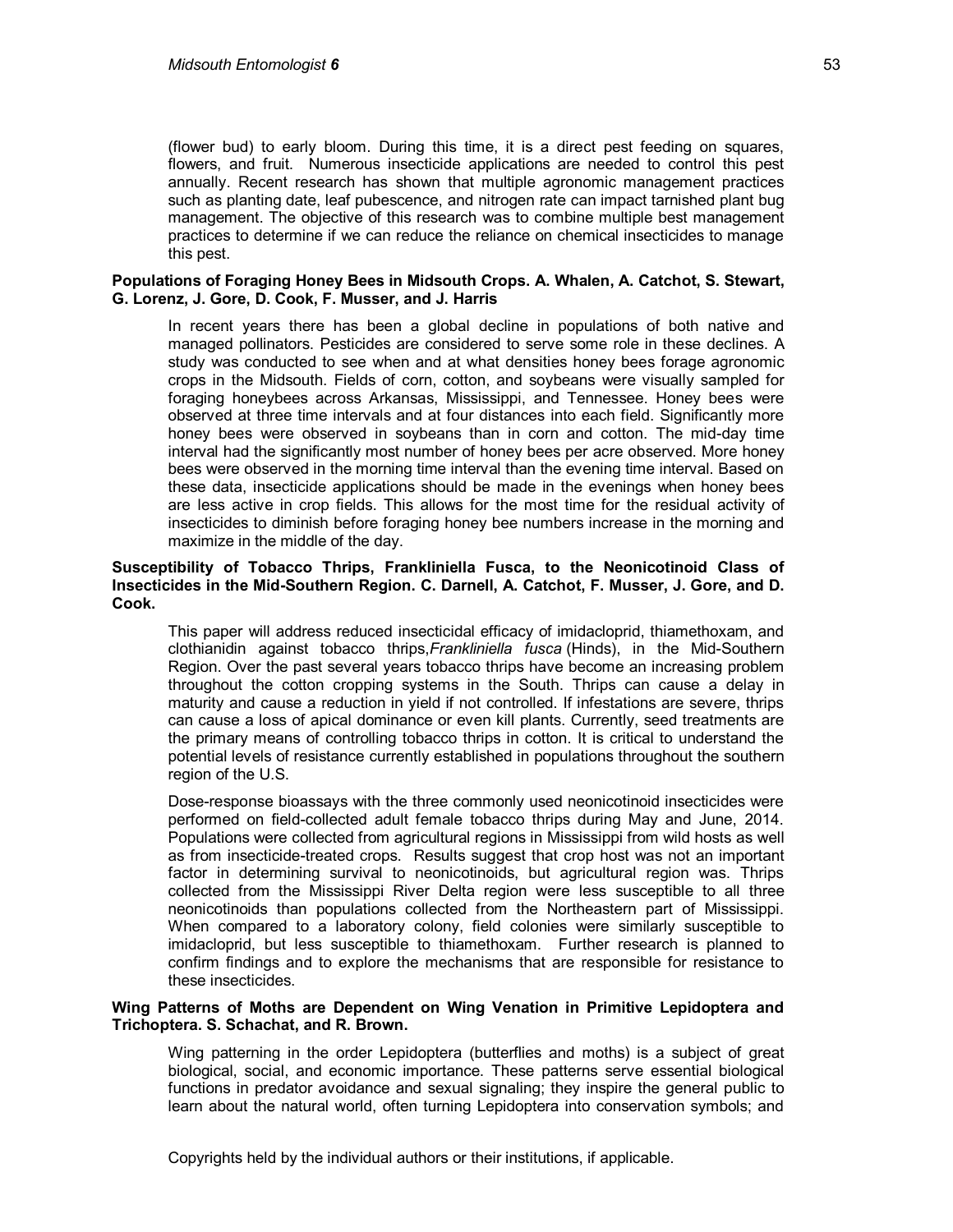they are important characters for species recognition, allowing us to identify invasive species and other pests. Two models predict the location of forewing pattern elements in all moths based on wing venation, but until now, neither model had been tested in the most basal family of moths, Micropterigidae. When the complete suite of primitive lepidopteran wing venation is taken into account, wing veins separate forewing pattern elements (fascia) from non-patterned (interfascial) areas in all wing locations but one. The "missing" vein that would allow prediction of the entire forewing pattern is present in certain caddisflies; because caddisflies (Trichoptera) form the sister-group to Lepidoptera, it is possible that this vein was also present in the common ancestor of moths and caddisflies. Constraints on color pattern exerted by "missing" venation have long been known to occur in Lepidoptera, so the present finding extends this fascinating phenomenon back to the common ancestor of all moths and butterflies.

## **Distribution of Heliothines in Cotton/Soybean Landscapes. T. D. Dill, A. Catchot, J. Gore, D. Cook and M. Caprio.**

Recently, cotton acres as a whole throughout the Mid-South and Southeast regions of the U.S. have declined substantially. This is due in part to an increase in prices and acreage of corn and soybean. Recent inflation in the price of soybeans is indicative of the growing demand and importance of the commodity. Additionally, the pest status of bollworm, *Helicoverpa zea* (Boddie), has increased in soybean. As a result, there is growing interest from producers and industry to have commercial access to transgenic soybean varieties that express the Bt toxins to help assist management against lepidopteran pests. One issue arising is that presently soybeans are assumed to be a key host in the natural refuge concept used for Bt cotton. *Bacillus thuringiensis* has been a tremendous asset in cotton and corn production, but the potential for resistance development by multiple insect species is a concern. Research is needed to determine if the introduction of Bt soybeans into the U.S. will present an unacceptable risk to the sustainability of other crops. This project will examine the contribution of soybean to the susceptible heliothine populations in the natural refuge system, the potential of delayed in-season emergence of *H. zea* from field corn, effects of soil moisture on emergence and pupal duration, fitness of adult *H. zea* from Bt and non-Bt corn, and modeling factors for resistance management.

An experiment was conducted to quantify the bollworm and budworm plant host preference between soybean and cotton based on oviposition. Paired male and female adults were released in 20 ft. x 20 ft. screen cages placed over three rows of cotton and three rows of soybean when both crops were at peak bloom. Three days after infestation, plants from five foot of row were removed and visually sampled for number of eggs present and location of eggs deposited on plants.

## **Histology of Lepidoptera: an analysis of stain performance on Lepidoptera wings and genitalia. C. Jaeger**

A well-stained dissection is invaluable when preserving insect genitalia or whole body mounts. Any specimen for which considerable time and labor has been expended is worth preparing in such a manner that it retains its utility beyond a few months or years. A perfect dissection can easily be ruined if it isn't visible due to improper staining; this limits taxonomic utility. Understanding basic histological techniques is essential for the display of insect tissue; mounting media turns colour as it ages, staining can fade, and an over-stained sample can distort what we see. I explored the effectiveness of several commonly used stains, including Eosin Y, Acid Fuchsin, Orange G, Chlorozol Black, Saffranin, Mercurochrome, and Rose Bengal. Additionally, the amount of time required for staining was investigated. Ultimately, preliminary results showed that acidified Eosin Y and Mercurochrome were most effective whilst also staining in the least amount of time, 30 minutes.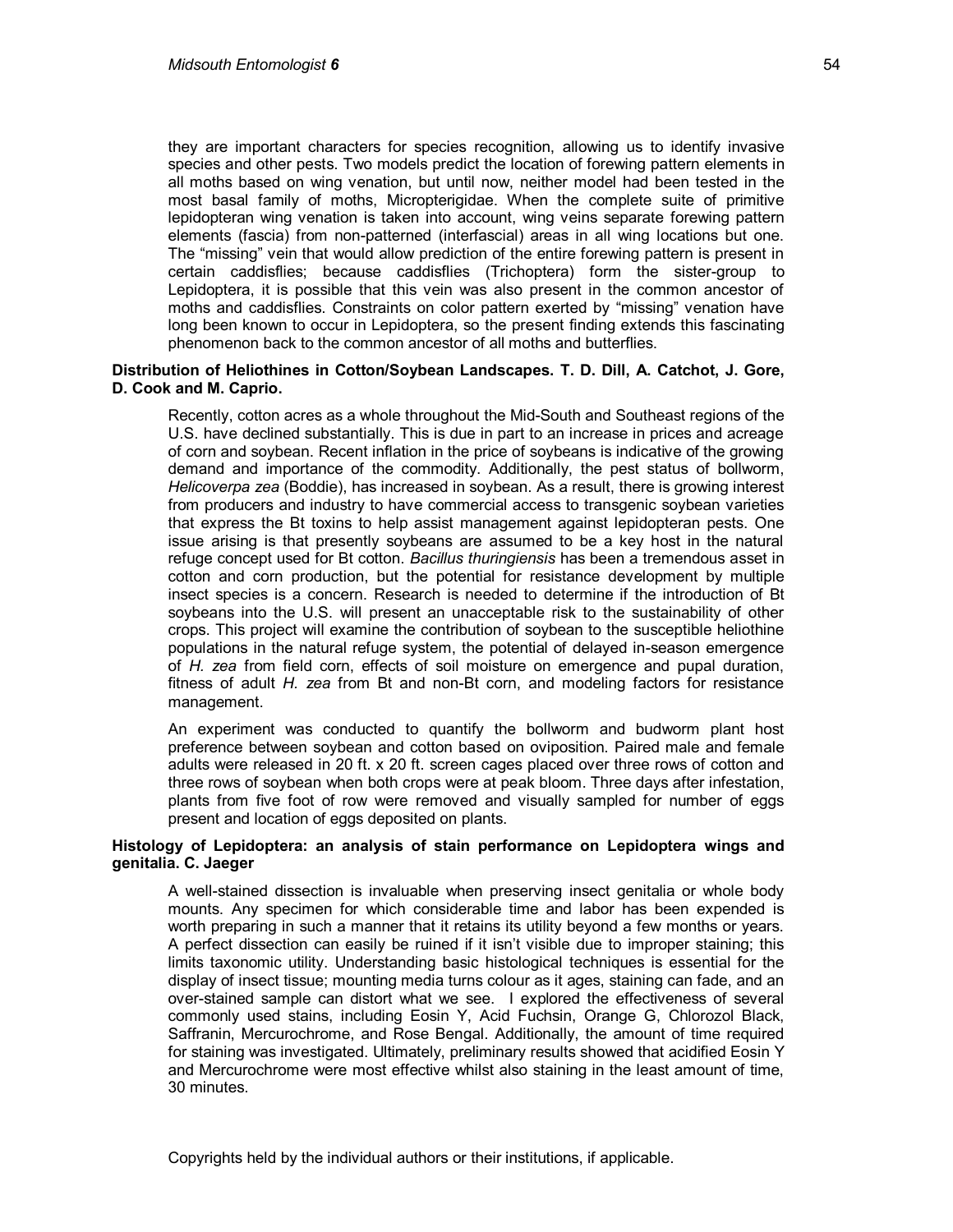## **Evaluating Threecornered Alfalfa Hopper,** *Spissistilus festinus,* **As a Pest in Mississippi Soybeans. J. Ramsey, A. Catchot, F. Musser, J. Gore, D. Cook, and T. Irby**

The threecornered alfalfa hopper is a pest of soybeans during the vegetative and reproductive stages of soybeans. Primary damage from this pest is stem girdling. During the vegetative stage they feed on the main stem and during the reproductive stage they move to the upper part of the plant to feed. Early season feeding can be economic, but many fields are planted with treated seeds, which provide some protection. Most foliar applications targeting threecornered alfalfa hoppers occur during later reproductive growth stages. Previous research has shown that the former treatment threshold of 1 TCAH/sweep was too low. In 2012 the threshold was raised to 2 TCAH/sweep. No yield losses in recent research have been reported from TCAH feeding during reproductive stages, so this threshold may still be conservative. Experiments were conducted during 2012 and 2013 in Starkville and DREC to test higher densities of TCAH and to estimate sweep net sampling efficiency for threecornered alfalfa hopper adults in soybeans. For the sweep net efficiency, field cages (20' x 20') were erected in field once soybeans reached R3 growth stage. Cages were infested with 0-6 TCAH adults/row ft. (0- 900/cage). One sample was taken each day from each cage for four consecutive days, with 20 sweeps per cage. For the threshold research, smaller field cages  $(6 \times 6')$  were infested with 60 TCAH adults/row ft or left uninfested during R3-R4 stages. Cages were maintained for 2 weeks and then removed and fields were sprayed. Yield was measured at harvest.

## **Effect of Tarnished Plant Bug on Yield and Maturity of Cotton During the Flowering Period. W. Wood, J. Gore, A. Catchot, D. Cook, D. Dodds and J. Krutz**

The tarnished plant bug, Lygus lineolaris (Palisot de Beauvois), is a major pest of cotton in the Mid-South. Insecticides are the main form of control for this pest, and numerous applications are required during a growing season to control the tarnished plant bug. Little information exists about when to terminate insecticide applications targeting tarnished plant bugs in cotton. Numerous sprays with tank mixtures of high rates of organophosphates and pyrethroids are made late in the season to protect a small percentage of the overall yield. Experiments were conducted at the Mississippi State University Delta Research and Extension Center to determine the impact of tarnished plant bug infestation timings on cotton yields. Two separate planting dates were utilized to determine the weeks of flowering that tarnished plant bugs can cause significant yield losses. There was not a significant planting date by treatment interaction, so the data were combined across planting dates. The first four weeks of flowering were the most critical for tarnished plant bug control and this is when the greatest yield losses occurred. Also, when no insecticide applications were made after the fourth week of flowering, no significant yield loss was observed. To minimize yield losses caused by tarnished plant bugs, thresholds should strictly be adhered to during the early flowering period.

#### **The Impact of Corn Earworm on Grain Sorghum Yield. C. Dobbins, J. Gore, A. Catchot, D. Cook, F. Musser, and B. Olivi**

The corn earworm, *Helicoverpa zea* (Boddie), is an important insect pest of grain sorghum in Mississippi. Recently, concerns were raised about the validity of the current action threshold of one larva per panicle for this pest. To address this concern, an experiment was conducted in Stoneville, MS utilizing artificial infestations with second instar corn earworms. Larvae were infested at seven densities ranging from 0.17 to 6 larvae per panicle and compared to an uninfested control. Additionally, infestations were done at two plant densities. Plant density did not have an impact on feeding injury or yield losses caused from corn earworm. Significant yield reductions compared to the uninfested control were observed for infestation densities of 0.5 or more larvae per panicle. These preliminary results suggest that the current threshold may be too high. The experiment was repeated in 2014 but data have not been analyzed.

Copyrights held by the individual authors or their institutions, if applicable.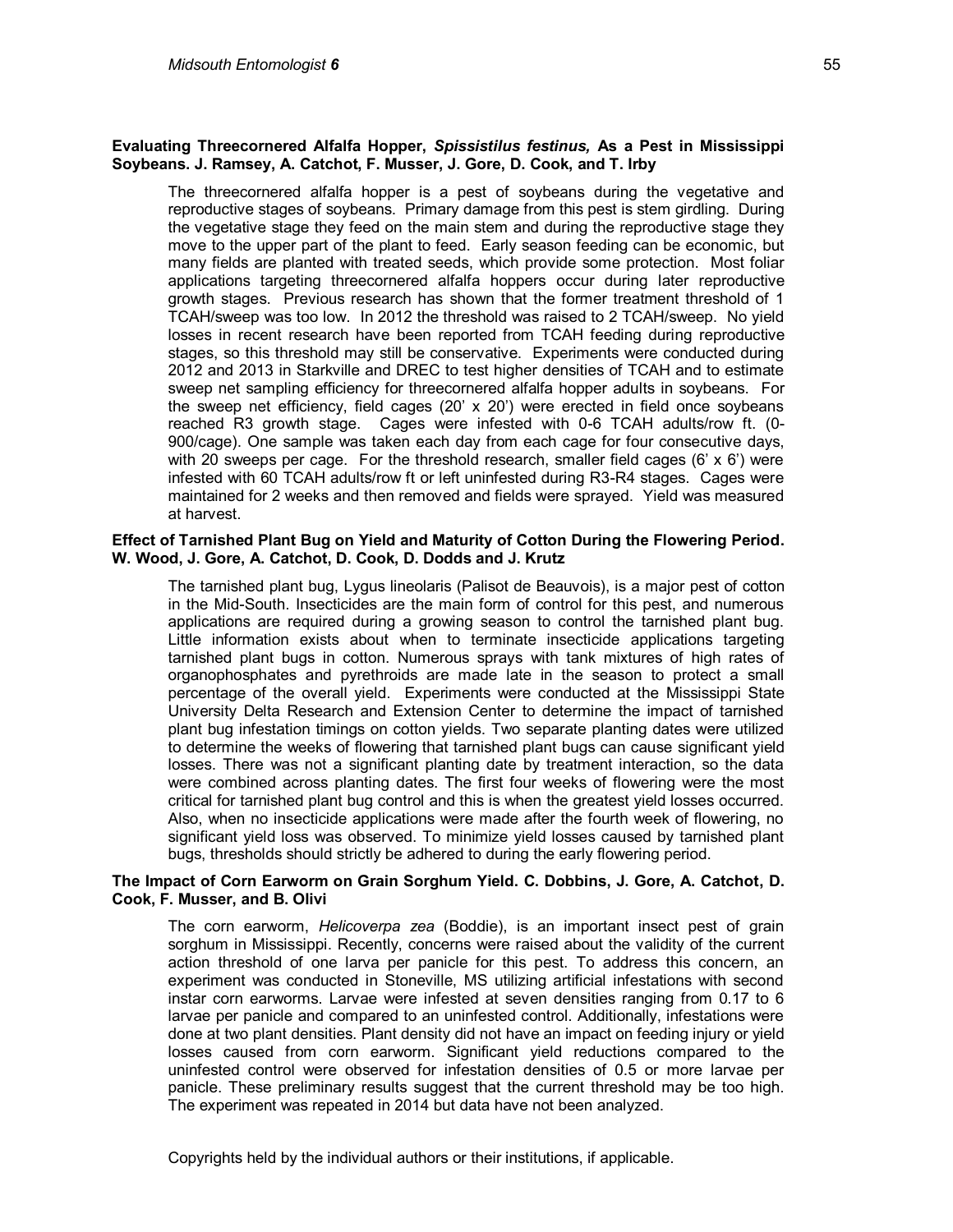## **Evaluation of Pre Herbicide and Seed Treatment on Thrips Infestation in Cotton. D. Copeland, D. Dodds, A. Catchot, J. Gore, D. Wilson, D. Reynolds, C. Samples and D. Denton**

Since 2011, foliar treatments for thrips infestations in cotton have increased to nearly two applications per acre on 75% of total acres treated with an insecticidal seed treatment. Additionally, glyphosate-resistant Palmer amaranth has become problematic for Mississippi producers. As a result, the use of preemergence herbicides has increased dramatically since 2008. From 2008 to 2012 the number of cotton bales lost due to thrips damage increased from 152 bales lost in 2008 to 5,057 bales lost in 2012. In cotton, both thrips damage and PRE herbicides can interfere with emergence. Previous research on thiamethoxam and imidacloprid, have both to be effective in controlling thrips in cotton. Given the increased use of PRE herbicides in Mississippi cotton production, it has been suggested that PRE herbicides may be contributing to the increase in thrips populations over the past several growing seasons. Therefore, the goal of this research was to evaluate the use of PRE herbicides and seed treatments on thrips populations and observe how each of these coincide with cotton development and yield.

## **Estimating the Critical Level of Kernel Damage to Impact Field Corn Yield. B. Olivi, D. Cook, J. Gore, A. Catchot, F. Musser, and C. Dobbins.**

The first generation *Bacillus thuringiensis* (Bt) traits in field corn, YieldGard® and Herculex®, demonstrated minimal activity against corn earworm feeding on grain in ears. However, the newer transgenic Bt corn hybrids express Genuity® and VT Triple Pro®, Genuity® and SmartStax®, and Agrisure Viptera® traits with significant efficacy against corn earworm infesting corn ears. Preliminary evaluations have demonstrated that these traits are effective at reducing ear damage from corn earworm, however yield responses have been variable. Studies were initiated during 2013 using simulated damage methods to determine the critical level of kernel damage required to impact corn yield. Individual ears were assigned randomly to the simulated damaged treatments which included 0, 10, 20, 40, 60, or 100 kernels. A minimum of 20 ears were used for each treatment. Damage treatments were imposed at milk stage to avoid interference with pollination. The first kernels from the tip that would mature were estimated on each ear. The number of kernels to be damaged began at that point and proceeded toward the base of the ear. Kernels were damaged manually with a sharp object or finger nail. After damage was imposed, each ear was surface sterilized with 95% ethanol and covered with a corn ear pollination bag to minimize fungal growth. Each ear was hand harvested and shelled individually into 4 sections based upon length, with section 1 representing the ear tip. The mean grain weight, number of kernels, and weight of individual kernels was determined for each ear section. Preliminary data for the 2013 trials were subjected to linear regression using (SAS Institute 2010). During 2013, a significant relationship between kernel damage and yield was observed. Preliminary analysis of the 2013 data indicated a significant relationship between kernel damage and yield. Based on the regression equation, for every kernel damaged (ca. 0.15g) of grain yield was lost. Additional studies are planned for 2014.

## **Beneficial Beetles for Bioinformatics. M. L. Allen**

*Coleomegilla maculata* (Coleoptera: Coccinellidae) is a common generalist predator found throughout much of North America. The species is ecologically important and has become a useful subject of genetic research. It is easy to find outdoors, seasonally, and laboratory maintenance Standard Operating Procedures (SOP) have been established at the National Biological Control Laboratory in Stoneville, MS. The Allen laboratory has selected for a 7X inbred a strain through isofemale selection. During the course of the selection process, some interesting phenotypes were also selected. The established strains: Yellow Eyes and Elytra (Ye), Gold, and 10-Spot will described and presented visually. Experimental results demonstrating efficacy of *C. maculata* for spider mite

Copyrights held by the individual authors or their institutions, if applicable.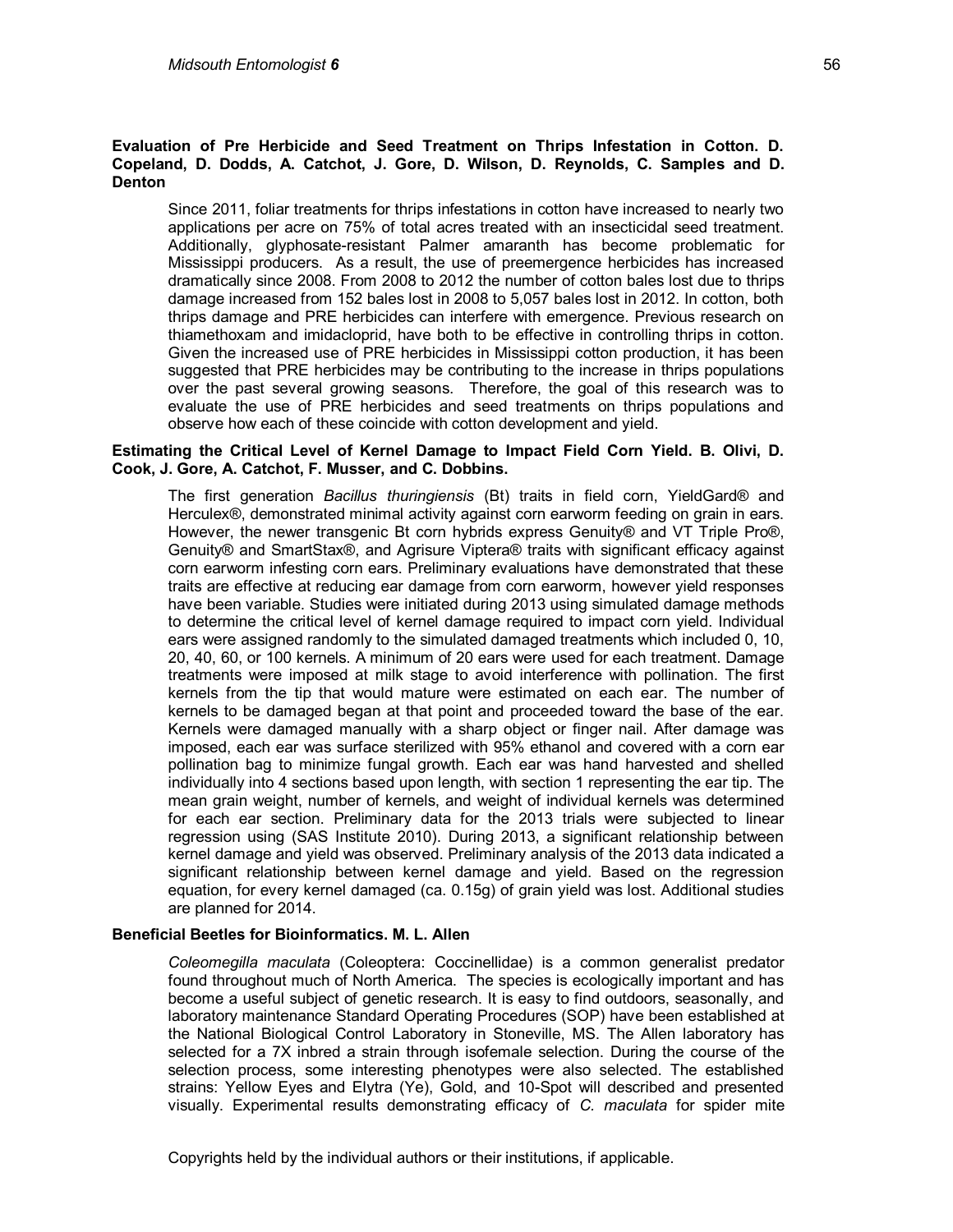remediation will be shown. Progress toward differential transcriptome analysis will also discussed.

## **A Brief Overview of Current Relationships of Geography, Statistics, and Taxonomy with the Classical Integrated Control Concept. J. L. Willers, and G. F. Backoulou**

A classic paper on the integrated control concept appeared in the later part of the 1950's, led by Vernon Stern, Ray Smith, Robert van den Bosch, and Kenneth Hagen. Numerous concepts and definitions were formulated at that time. In this presentation, a short philosophical summary will be presented to illustrate how technological advances that did not exist in the 1950's, but now exist in the present time provide opportunities to think differently, act differently, and explore new challenges from different perspectives. There are many new technologies that could be discussed. However, these three categories are examined: (1) Geography through the use of Geographic Information Systems (GIS) and digital remote sensing (RS), (2) statistics, in reference to techniques first developed in the 1970's and 1990's, such as count model regression methods and GIS-based statistics as found in FRAGSTATS and (3) classical taxonomy and sampling methods as linked to GIS, RS, and these novel statistical techniques. The purpose of the presentation is review concepts of the classic integrated control concept from the 1950's, demonstrate how newer technologies fit well with classical integrated control, and encourage discussion among the listeners of all disciplines to solve current and future problems promptly and through better research methods.

## **Poster presentations**

## **Emergence of** *Helicoverpa zea* **(Boddie) from Corn in Mississippi. T. Dill, A.Catchot, J. Gore, F. Musser, D. Cook, and M. Caprio.**

Recently, cotton acres as a whole throughout the Mid-South and Southeast regions of the U.S. have declined substantially. This is due in part to an increase in prices and acreage of corn and soybean. Recent inflation in the price of soybeans is indicative of the growing demand and importance of the commodity. Additionally, the pest status of bollworm, *Helicoverpa zea* (Boddie), has increased in soybean. As a result, there is growing interest from producers and industry to have commercial access to transgenic soybean varieties that express the Bt toxins to help assist management against lepidopteran pests. One issue arising is that presently soybeans are assumed to be a key host in the natural refuge concept used for Bt cotton. *Bacillus thuringiensis* has been a tremendous asset in cotton and corn production, but the potential for resistance development by multiple insect species is a concern. Research is needed to determine if the introduction of Bt soybeans into the U.S. will present an unacceptable risk to the sustainability of other crops. This project will examine the contribution of soybean to the susceptible heliothine populations in the natural refuge system, the potential of delayed in-season emergence of *H. zea* from field corn, effects of soil moisture on emergence and pupal duration, fitness of adult *H. zea* from Bt and non-Bt corn, and modeling factors for resistance management.

An experiment was conducted to quantify the bollworm and budworm plant host preference between soybean and cotton based on oviposition. Paired male and female adults were released in 20 ft. x 20 ft. screen cages placed over three rows of cotton and three rows of soybean when both crops were at peak bloom. Three days after infestation, plants from five foot of row were removed and visually sampled for number of eggs present and location of eggs deposited on plants.

**Dopaminergic regulation of circadian locomotor activity and resistance to oxidative stress in** *Drosophila melanogaster***. M. Hanna, A. Bednářová , K. Rakshit, and N. Krishnan**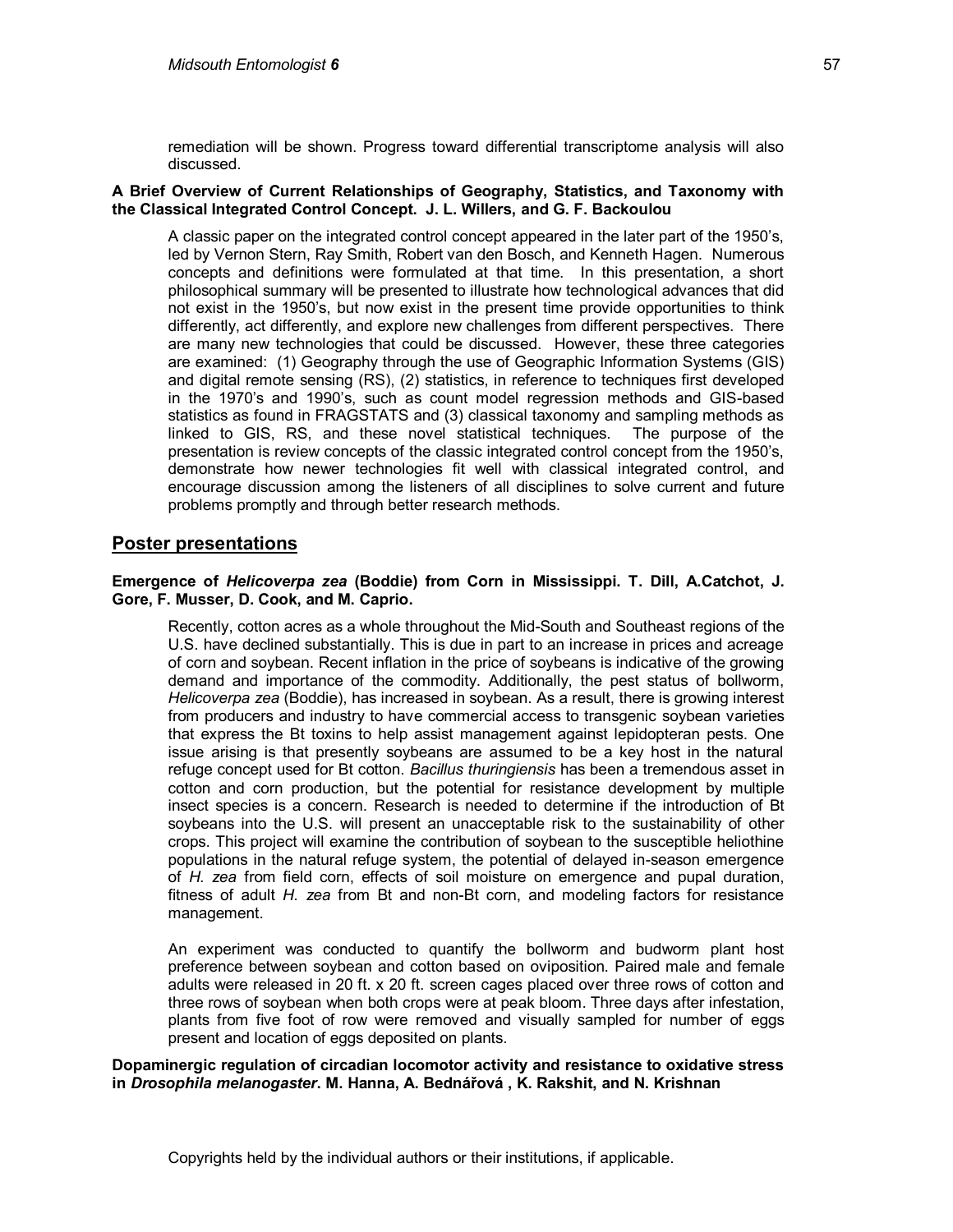Dopamine (DA) is the sole neuroactive catecholamine in *Drosophila melanogaster* which regulates locomotor behavior along with various physiological and developmental functions. We monitored the impact of mutations in three key genes in DA regulation on circadian locomotor behavior and resistance to oxidative stress (OS) in *D. melanogaster*. *Catecholamines up* (*Catsup*) - a negative regulator of DA production acts on tyrosine hydroxylase (TH)-a rate limiting enzyme for DA synthesis. *Pale* (*ple*) encodes TH and *Punch* (*Pu*) encodes GTP cyclohydrolase (GTPCH) important for synthesis of tetrahydrobiopterin (BH4) necessary for TH activity. A mutant in the vesicular monoamine transporter (VMAT) a key transporter which helps in transport and packaging of DA in the vesicles of the DA neurons was also studied. Male flies of all mutants with isogenized controls (6-8 days old) were used to study circadian locomotor activity rhythms, longevity as well as resistance to OS induced by both hydrogen peroxide and Paraquat. In general, most mutant flies exhibited rhythmic circadian locomotor activity. *Catsup* mutants were however significantly more hyperactive compared to *ple*, *Pu* and VMAT mutants. When DA synthesis pathway was affected, life span was impacted along with a differential response in antioxidant systems in response to OS. Taken together, we hypothesize that DA could have a significant role in regulation of response to OS independent of the circadian system. Further studies on the downstream targets of DA with special reference to OS will help clarify the precise molecular mechanism of DA function in organismal homeostasis.

#### **Ornamentation in Hard Ticks (Acari: Ixodidae): Possible Biological Significance and Potential Medical & Veterinary Applications. S. Schachat and J. Goddard.**

Many hard ticks (family Ixodidae) are vectors of disease agents in Mississippi and around the world; these ticks transmit pathogens that are of both medical and veterinary concern. To combat these vectors, we must better understand their biology. Many hard ticks have ornamentation on their scutum, and ticks in different genera have strikingly similar ornamentation patterns. In North America the patterns usually consist of broad beige or dull white stripes against a dark brown background, but some tropical ticks are more brightly colored. Here, three common functions of animal coloration (aposematism, camouflage, and sexual advertising) are considered in relation to ixodid ornamentation, and additional steps for hypothesis testing are outlined. Insights into the biology of other arachnid taxa are considered and potential medical and veterinary applications of the present findings are discussed.

## **Impact of Threecornered Alfalfa Hopper,** *Spissistilus festinus***, Feeding in Seedling Cotton. J. Ramsey, A. Catchot, F. Musser, D. Gore, and D. Cook**

The threecornered alfalfa hopper, *Spissistilus festinus*, is primarily a pest of soybeans. In the past few years damage from threecornered alfalfa hoppers in cotton has become a concern in some areas. In the past, damage was usually limited to field borders, but recently damage seems to be spread out across entire field areas where they are present. Cotton plants that have been injured from threecornered alfalfa hoppers will have a stunted appearance, leaf veins will become dark red, and the leaves will either be red or orange. There will also be a girdle or knot on the main stem, usually below the cotyledons. Injury from threecornered alfalfa hoppers can cause cotton plants to bend over and break or kill the plant outright, unlike soybean plants that are injured early from threecornered alfalfa hoppers. Soybeans are more prone to lodging later in the year, but if the plant does not lodge usually they produce normal yields. The yield response of damaged but surviving cotton plants is unknown, and was the objective of this research. A problem with threecornered alfalfa hoppers is they are difficult to scout for when cotton is small and usually damage is found long after the damage was done. Currently there is no published threshold in cotton. Treatments based on plant stand become apparent too late to be practical, so an early season threshold based on insect numbers or plant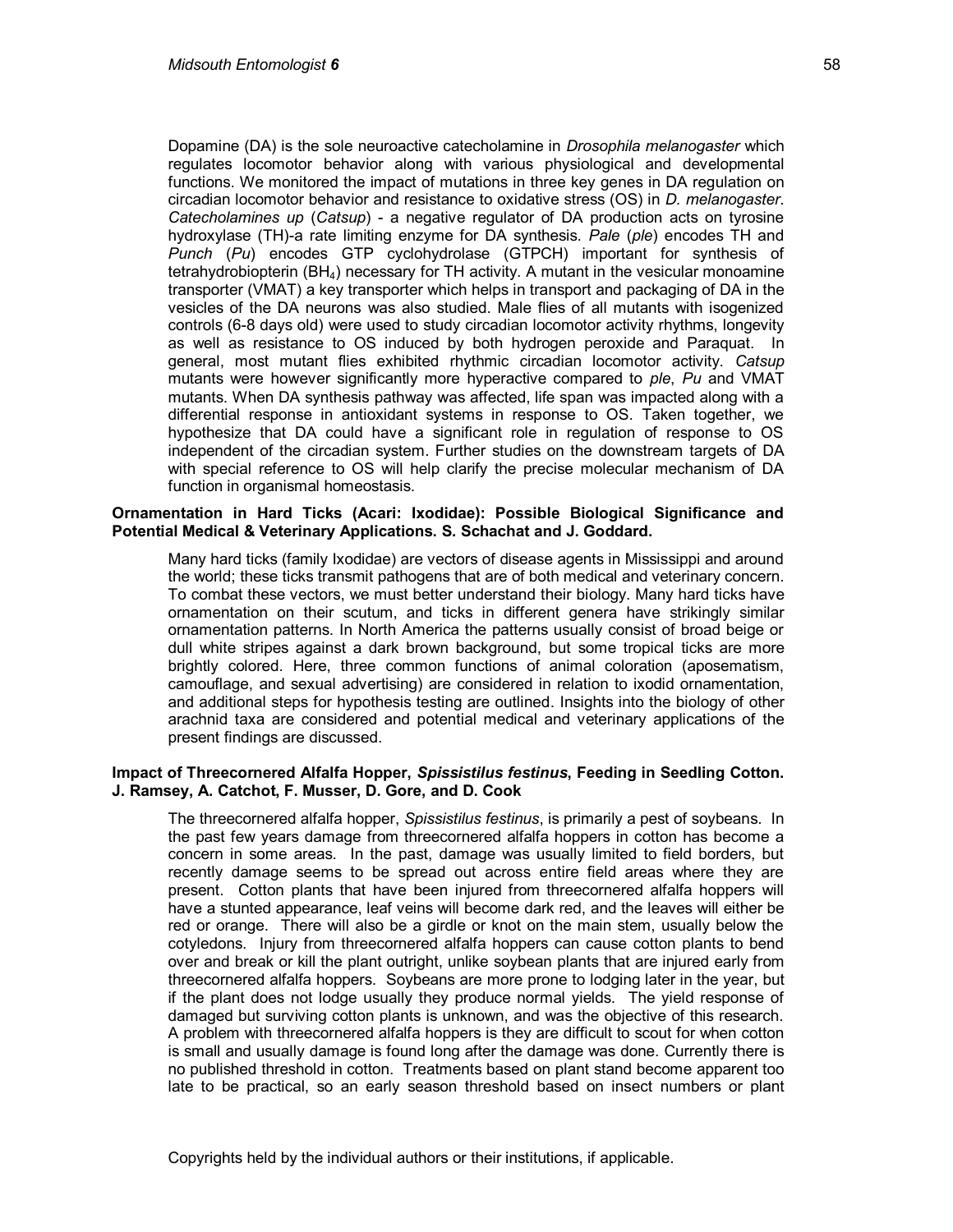damage is needed. The focus of this research is to determine the impact threecornered alfalfa hoppers have on yield in cotton.

## **Comparison of LC50s for** *Lygus lineolaris* **from the Delta and Hills Regions of Mississippi. D. Fleming, N. Krishnan, and F. Musser**

*Lygus lineolaris* is a major pest of cotton in the Mississippi Delta region, but is not as damaging to cotton in the Hills region. Insecticide resistance to several classes of insecticides have been documented in the Delta region and may help explain the reason for the severity of *L. lineolaris* injury to cotton in the Delta. An experiment was conducted to compare LC50s of Permethrin, Imidacloprid, and Acephate for *L. lineolaris* from these regions. Insects were collected from wild hosts and reared to F1 generation 4th instar nymphs. Nymphs were exposed to insecticide in glass vial bioassays and LC50s were determined using Proc Probit in SAS. Overall results indicated that region had no effect on LC50 levels for any insecticide (p<0.05). However, one colony from the Delta had a three to four fold higher LC50 level for both Permethrin and Acephate. Implications of insecticide resistance and landscape factors that could lead to insecticide resistance and impact the severity of *L. lineolaris* injury to cotton are discussed.

## **The Limited Distribution of Mississippi Southern Dogface Butterflies,** *Zerene cesonia***, to Black belt Prairies. J. Schwab and B. Counterman**

The Black belt Prairie runs from Tennessee to Alabama and is characterized by its black, fertile, alkaline soils. Due to agriculture, urban development, erosion, and forest encroachment over 99% of the black belt prairies have been lost since the late 1800's. The remaining remnant prairie patches experience a range of management and protection due to the number of diverse native flora and fauna, some of which are prairie specific species. *Dalea purpurea* and *Dalea candida* are two such plant species that are diagnostic of a prairie remnant patch. In the Southern Dogface butterfly, *Zerene cesonia*, we have observed a preference for *Dalea* as a host plant. This preference could then limit the distribution of *Z. cesonia* to prairie remnant patches. To test this hypothesis, as well as to test if prairie management strategies can affect the distribution *Z. cesonia,* surveys for all sulfur butterfly species were conducted. Over the course of five weeks nine Mississippi grassland sites were surveyed. Three sites were unmanaged prairies that contained *Dalea*, three were grasslands with no *Dalea* and three were fire managed prairie sites that contained *Dalea.* All sites were sampled for average number of *Dalea*, as well as the soil pH and Area of usable habitat were also calculated. Principle Component analysis as well as ANOVA analysis relieved a significant relationship between the presence of *Dalea* and the presence of *Z. cesonia*. With sites that contained the highest average number of *Dalea* had the largest density of *Z. cesonia.* No *Z. cesonia*  individuals were found in grasslands that completely lacked *Dalea*. There was no significant relationship between fire management and *Z. cesonia* density. While all other sulfur species showed only a significant relationship with the size of the grassland and were present in all nine sites. Surveys also showed *Z.cesonia* to be nonspecific pollinators for native prairie species. The goal of this study was to establish the multitrophic relationships between the flora and fauna of the highly threatened black belt system.

## **A Review of the Seasonality and Distribution of Immature** *Amblyomma maculatum* **Koch in Mississippi, U.S.A. J.S. Portugal and J. Goddard**

The Gulf Coast tick (*Amblyomma maculatum* Koch), a known vector of medical and veterinary concern, is well established in Mississippi. Although seasonality and distribution patterns of this species of adults are somewhat understood, those of immatures (larvae and nymphs) are not. In this study, a review of literature was paired with unpublished data to identify trends in immature *A. maculatum* activity. Compiled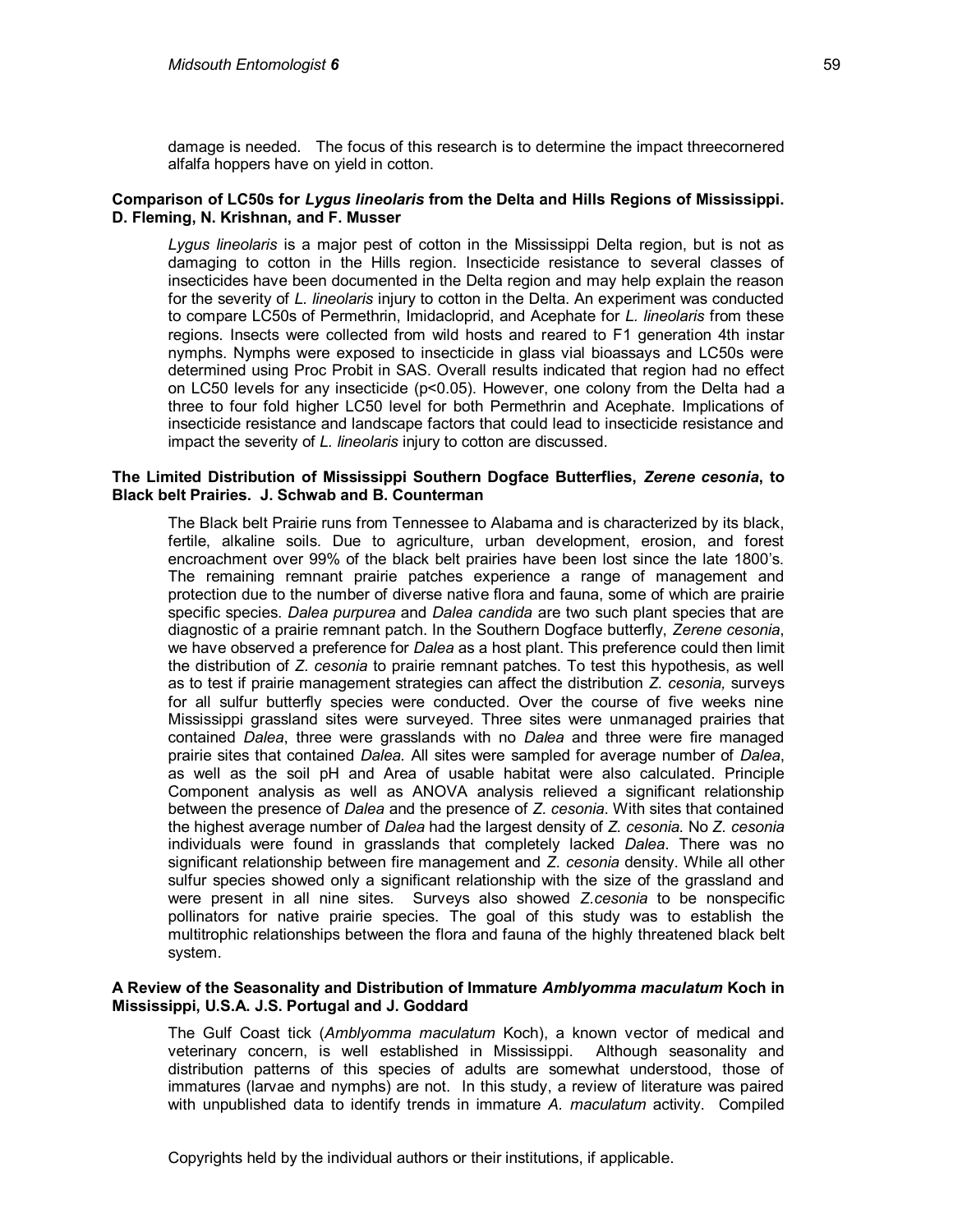data showed dates ranging from 1920-2014, consisting of 2,368 total specimens of *A. maculatum* collected in Mississippi. Of those, 2,295 (96.92%) were adults: only 27 (1.14%) were nymphs and 46 (1.94%) were larvae. Only 4 larval collections were recorded (one each in June and November and two in October). Seventeen nymphal collections were recorded with peaks in March and August, roughly corresponding to bimodal distribution observed in larval records. This bi-modal distribution suggests the possibility that there may be two batches of GCT's per year, or that immatures go through a stage of inactivity during periods of both winter and summer months. As expected, nymphs were collected in southern portions of Mississippi earliest, but unexpectedly, adults were collected earlier further north. With one minor exception (single collection from Emu) all host species matched those already established in literature for immature GCT's.

## **Results from the Regional Identification Center of the USDA-APHIS (Raleigh Hub) for the 2014 Wood Boring Beetle Surveys, Including New County Records. J. Seltzer, T. Schiefer, and R. Brown**

The Mississippi Entomological Museum (MEM) has served as a Screening and Identification Center for the USDA-APHIS (Raleigh Hub) for eight years. This service has allowed the state and federal programs an efficient and timely way to have their samples processed, with a targeted turn around time of three weeks. During the 2014 trapping year, samples were received from Alabama, Kentucky, Mississippi, Tennessee, and Georgia. These samples include Lindgren Funnel trap samples run for exotic wood borers/bark beetles and *Sirex* Woodwasps, pheromone traps for a wide range of Lepidopteran pests, and purple prism traps for Emerald Ash Borer. 4278 samples were received for screening and identification between January 1, 2013 and October 17, 2014.

Exotic Wood Borer/Bark Beetle Surveys totaled 3357 samples, and were comprised of the following target trapping: 19 Emerald Ash Borer, 41 *Sirex* Woodwasp, 95 Walnut Twig Borer (WTB), and the remaining 3202 were Lindgren funnels bated with lures. Lure types used included: WTB, monochamol, alpha-pinene, *Ips*, pitcha, lineatin, *Playpus quercivorus*, spruce blend with geranyl acetol, pine shoot beetle, *Megaplaytypus mutates*, and *Typographus*. Changes in the number of specimens screened appear to have been largely affected by the shift in lure types used. This year, lures for Platypodidae species were used and number of platypodid specimens screened increased (Figures 1 and 2). Increases in the number of specimens screened increases the chance of exotic specimens being identified during the screening process. This year a total of 832 positive specimens were identified from 64 samples. This year most positive samples were from previously recorded counties, however two samples from Alabama were positive for *Ambrosiodmus minor* (Stebbing) (Figures 3 and 5) and one sample for *A. lewisi* (Blandford) (Figures 4 and 5) were new county records. Dallas and Calhoun county smaples were positive for *A. minor* and Coffee County was positive for *A. lewisi*. Additionally, Kentucky had one new county record for Daviess County, this sample was positive for *Scolytus schevyrewi*.

## **Susceptibility of Lepidopteran Pests to the Diamide Insecticides. A. Adams, J. Gore, A. Catchot, D. Cook, and F. Musser.**

Bioassays were conducted on both insecticide-susceptible laboratory strains and colonies derived from field populations of *Helicoverpa zea* (corn earworm), *Spodoptera exigua* (beet armyworm) and *S. frugiperda* (fall armyworm) reared at the Delta Research and Extension Center in Stoneville, MS in 2013 and Clay Lyle Entomology building in 2014 to determine baseline susceptibility levels to flubendiamide using larval weight as criterion to determine mortality. All bioassays on field populations were conducted within 2 generations on neonate larvae (<12 h old).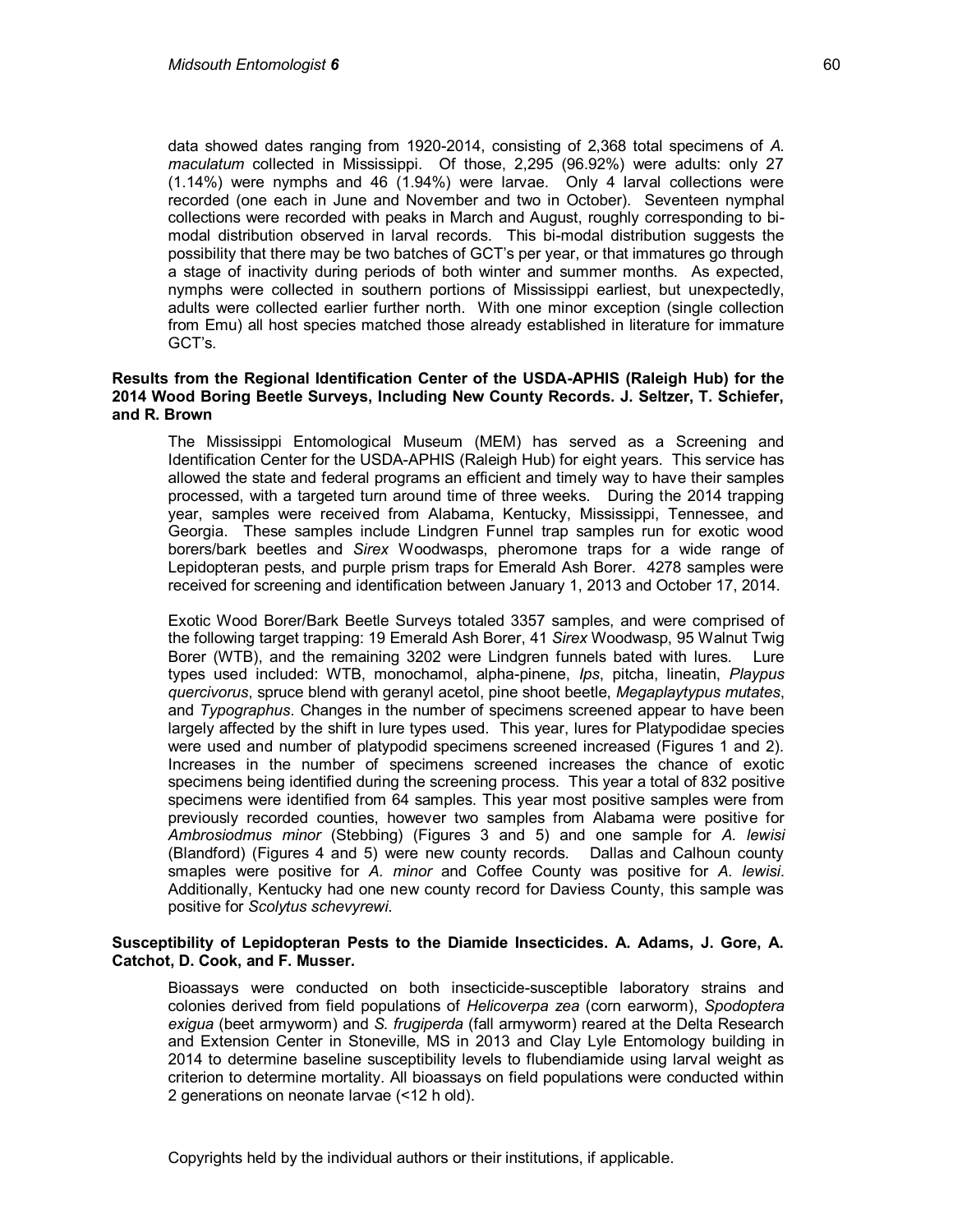Insect mortality was evaluated 7 d after exposure by recording the weight of each individual larvae. Bioassay data were analyzed by entering total number of larvae by the number dead based on weight ranging from 1 mg – 10 mg using probit analysis in SAS version 9.3 to determine the best fit. Fiducial limits that did not overlap were considered significantly different. Data was corrected for control mortality using Abbot's formula.

The LC 50 values for *H. zea* colonies at 10 mg ranged from 0.016 – 0.024 ppm and LC90 values ranged from 0.021 – 0.033 ppm. The LC 50 values for *S. exigua* colonies at 10 mg ranged from  $0.012 - 0.017$  ppm and LC90 values ranged from  $0.017 - 0.022$  ppm. The LC 50 values for *S. frugiperda* colonies at 8 mg ranged from 0.032 – 0.042 ppm and LC90 values ranged from 0.045 – 0.056 ppm.

These data suggest that the criterion for rating mortality is appropriate for concentrationmortality bioassays with the diamide chemistry. This information will be used as a reference for future resistance monitoring with the diamides.

## **The Grasshopper Fauna of Southeastern Grasslands and a Revision of the** *Melanoplus scudderi* **(Orthoptera: Acrididae) species group. J.G. Hill.**

Natural grasslands historically covered a significant portion of the southeastern United States. These grasslands contribute significantly to the biodiversity of the region with many endemic or rare species inhabiting them. Grasshoppers are important components of temperate grassland ecosystems, but no comprehensive review of the grasshopper fauna of southeastern grasslands had previously been conducted. Here a review of the regional fauna was conducted. In total, 211 grasshopper species have been documented in the Southeast, with 111 species (53%) being endemic to natural grasslands. Of particular note, 74 species (34% of the regional fauna) are endemic to the longleaf pine ecosystem. Many of the non-endemic grasshopper species inhabiting grasslands in the region are disjunct from larger populations west of the Mississippi River, presenting interesting biogeographic distributions. Moreover, the faunal distinctiveness these grasslands is supported by a cluster analysis of grasshopper community composition from several types of grasslands in the region. One of the most striking examples of evolutionary divergence in the region comes from the *Melanoplus scudderi* species group. The revision presented here describes 21 new species and establishes the *Melanoplus carnegiei* group, all of which are associated with grasslands in the Southeast along with hypothetical and a hypothetical evolutionary history of the group is conferred.

## **Comparison of degree-day accumulation models for predicting spring reproductive populations of** *Lygus lineolaris* **(Palisot de Beauvois). K. A. Parys and G. Snodgrass**

Tarnished plant bugs, *Lygus lineolaris* (Palisot de Beauvois), are a major pest of cotton throughout Mississippi and the midsouth region. Adult *L. lineolaris* diapause and overwinter utilizing leaf litter and winter host plants. Degree day accumulation models were evaluated using six biofixes, four lower temperature thresholds, and 13 years of data to predict the appearance of two phenological events (first instar nymphs and adults). Determining seasonal and temporal patterns of *L. lineolaris* contribute to further understanding this pest<sup>1</sup>s population dynamics, and have broad implications for pest management programs.

## **A Novel Design for a Mechanical Aspirator Targeting Ant-sized Insects. D. C. Cross.**

Mouth aspiration of certain insects can often be difficult given that the collector may become sensitized to insect allergens or the insect may produce volatile compounds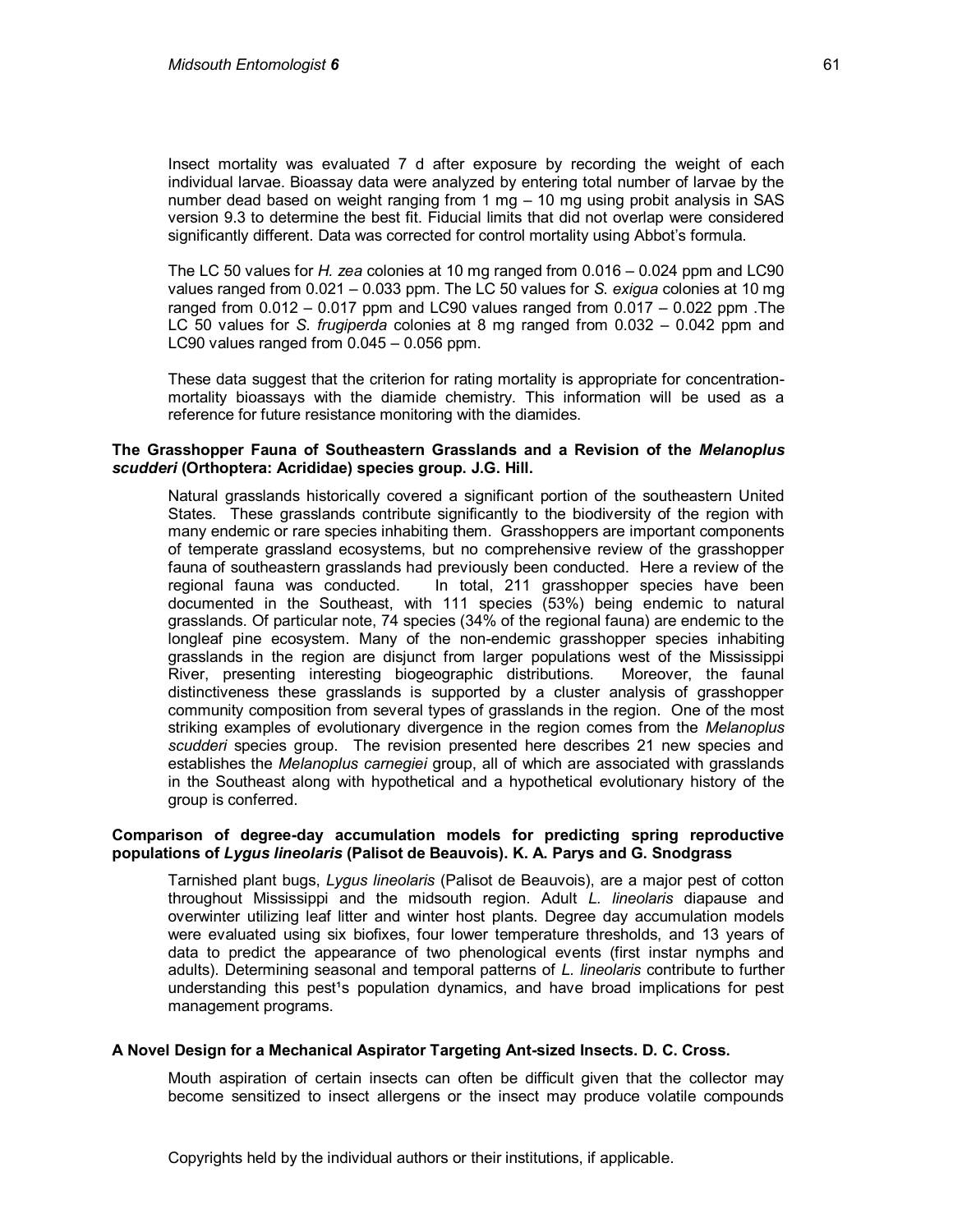when agitated. Mechanical aspirators are available but generally are expensive and may be limiting in application. Using an inexpensive bilge blower fan as the nucleus, we designed and fabricated a low-cost field aspirator that is well suited for collecting medium to small ants and like-sized insects. The new configuration compares favorably to a commercially available unit for air flow and allows the collection of fast moving ants on multiple substrates. The tawny crazy ant, *Nylanderia fulva*, (Hymenoptera: Formicidae), has proven particularly difficult to mouth aspirate given its abundant chemical defenses. This species, well established in FL, and TX, can now be found in a patchwork distribution in all the contiguous coastal states in between. A project requiring large numbers of *N. fulva* served as motivation for producing our device. Our newly designed aspirator increases the catch rate and comfort level of the author during collections of tawny crazy ants as compared to that experienced when using a standard mouth aspirator.

## **Evaluation of** *Beauveria bassiana* **Spores Compatibility with a Sprayable Bioplastic Formulation to Control the Tarnished Plant Bug. M. Portilla, H.K. Abbas, C. Accinelli**

An initial trial was conducted in the laboratory to evaluate the compatibility of a single concentration of spores (6x10<sup>9</sup> conidia/ml) of *Beauveria bassiana* NI8 Delta strain with a novel sprayable starch-based bioplastic formulation prepared with increasing percentage of bioplastic (0.25, 0.50, 0.75 and 1%) to control the tarnished plant bug (TPB) (*Lygus lineolaris*). Bioplastic concentrations (treatments) were compared with a 0.04% solution of Tween-80 control and water control. Bioassay was carried out using SOLO cups with solid diet (Portilla et al., 2011). Aliquots of 6 ml of a solution of 0.5 g of harvested spore powder in 50 ml of 0.04% Tween-80 water solution and concentrations of bioplastic  $(6x10<sup>9</sup>$  conidia/ml) were used to inoculate TPB adults. Spray from each treatment covered a circular area of 14.1 inches in diameter in which the group of insects was placed. After application, adults were released into an insect observation cage (BioQuip 1466A) to let them dry. The sprayed insects were placed individually into a SOLO cup with solid diet. Adults were examined daily for mortality. Dead insects were kept in the same cup and were daily checked for sporulation of the fungus inside the dead insect body. Adults of TPB were held for 10 days in an environmental room at 27ºC, 65% RH, and 12 hr: 12 h (light: dark) photoperiod.. No differences in TPB mortality were found three days after treatment, neither was there any mortality found in the water control (mortality < 0.5%). As expected, high mortality was observed 5 days after *B. bassiana* application where TPB mortality was 80 and 76, for 1% bioplastic and 0.04% Tween-80, respectively. Mortality continued to rise over 10 days. Although the bioplastic formulation promoted fungal sporulation, no significant differences were found between 1% bioplastic and 0.04% Tween-80. Ten days after spraying, sporulation was approximately 95% for both bioplastic and Tween-80.

## **Survey of Spiders on the Sam D. Hamilton Noxubee National Wildlife Refuge. B. Lyle and J. Guyton.**

Over a two year period, we have identified spider species collected on the refuge using a variety of techniques. Our principal method has been the use of pitfall traps that have been placed in rural areas of the refuge as well as closer to areas that are frequently traveled by visitors. We have also utilized nocturnal collecting with spotlights and mercury vapor lights. Sweep netting has been carried out in dense grassy areas, and in the forests we used beat sheets to sample spiders from branches and foliage. The spiders taken to the lab have been keyed out using the most up-to-date keys available. Experts have been contacted to confirm identifications on species where the identity is uncertain. Specimens are being mailed to specialists and identification confirmation is pending. Over the first two years of the project, we have identified just over 60 species of spiders from the refuge, and are continuing to work collecting and identifying. The project will continue over several years, and results are reported to the refuge manager yearly.